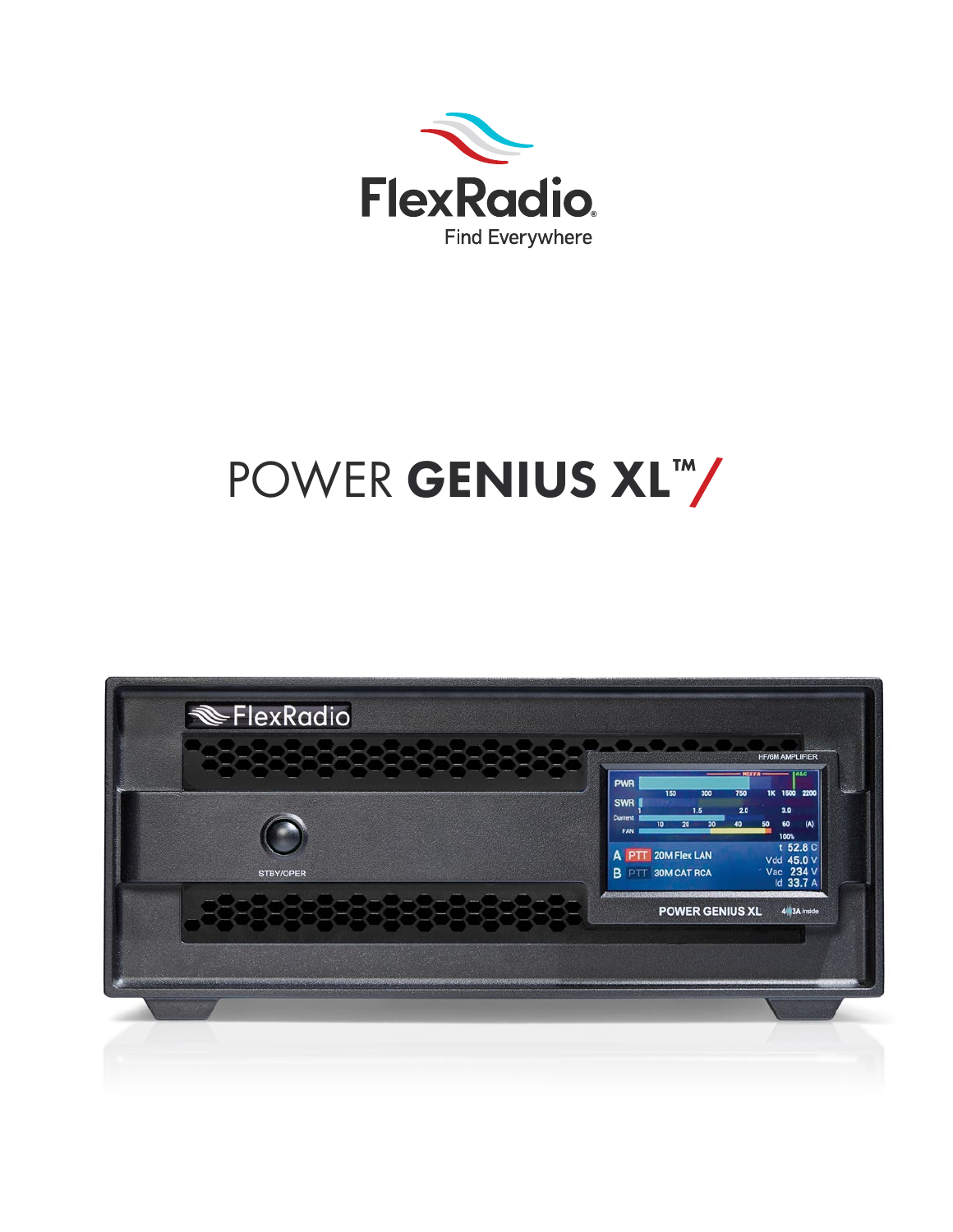## POWER GENIUS XL™/

## THERE'S POWER. AND THEN THERE'S POWER.

Chances are, your existing radio does everything promised and then some. It functions flawlessly and performs at a level with little left to be desired. But one can never have too much power. Which is where the Power Genius XL™ comes into play. The Power Genius XL takes your perfectly good radio and amplifies its performance exponentially. It's exceptionally clean and delivers full legal-limit power at 100% ICAS duty cycle. And it's the only fully SO2R-capable amplifier on the market with 70dB nominal isolation between transceiver inputs. Like our entire product lineup, it is monitored and automated through an integral Ethernet connection. It takes your existing radio and turns it into a legal-limit beast.



## PLUG AND PLAY AND TAKE ON THE PLANET.

The Power Genius XL is network capable with an Ethernet connection. This means it completely and seamlessly integrates with any FLEX-6000™ Series radio. And the fully integrated meters and controls allow the amp to be controlled from SmartSDR™, whether on SmartSDR for Windows, iOS or your Maestro™. All through your network. When paired with a FLEX 6000 Series radio, it's a plug & play SO2R that will greatly reduce your station costs. Yes, it's really that simple.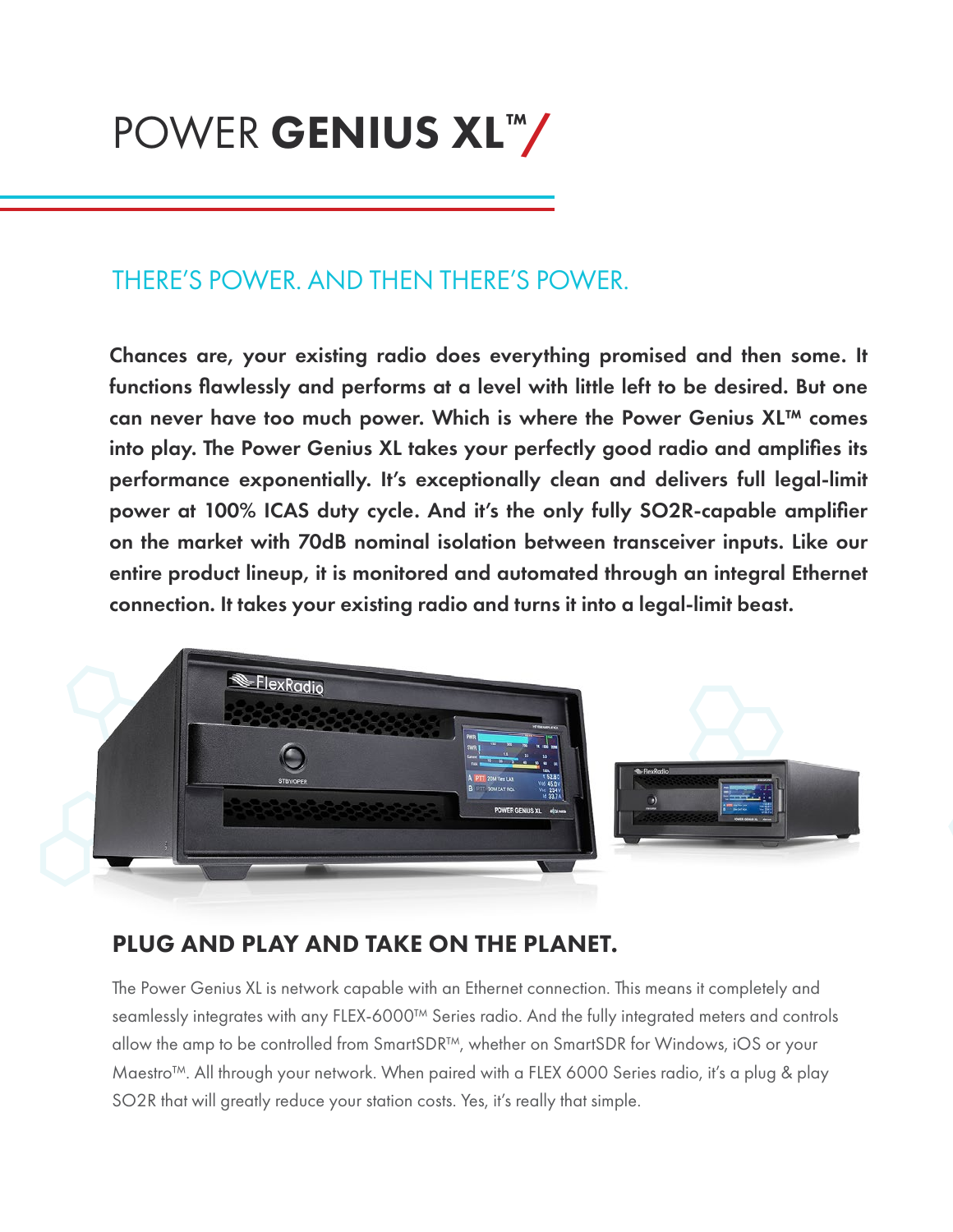

## 1500W OF POWER FROM THE COMFORT OF YOUR OWN WHEREVER.

Without trying to oversimplify the genius of the Power Genius XL, it's an amplifier that you literally just turn on and operate from anywhere. Fully integrated with FlexRadio's SmartLink® Remote, you have on-the-go amplified power, no matter where you are. This means all controls and meters are accessible from anywhere, provided you have an Internet connection.

## FIRST EVER FEATURES MEAN YOU'RE WELCOME.

There's new to you and there's first ever. The Power Genius XL is pleased to have both. Two of the first ever features we've built into this amplifier include the MEffa system and a vapor chamber cooling system. MEffA™ system (Maximum Efficiency Algorithm) controls efficiency as function of output power. MEffA is a unique technique that changes the DC voltage level to the PA in a manner to match the envelope of the exciting RF in order to yield the most efficiency. And vapor chamber cooling the first of this in a HAM radio amplifier — is air-cooled with four fans to manage temperatures in three distinct and independent zones internal to the amp.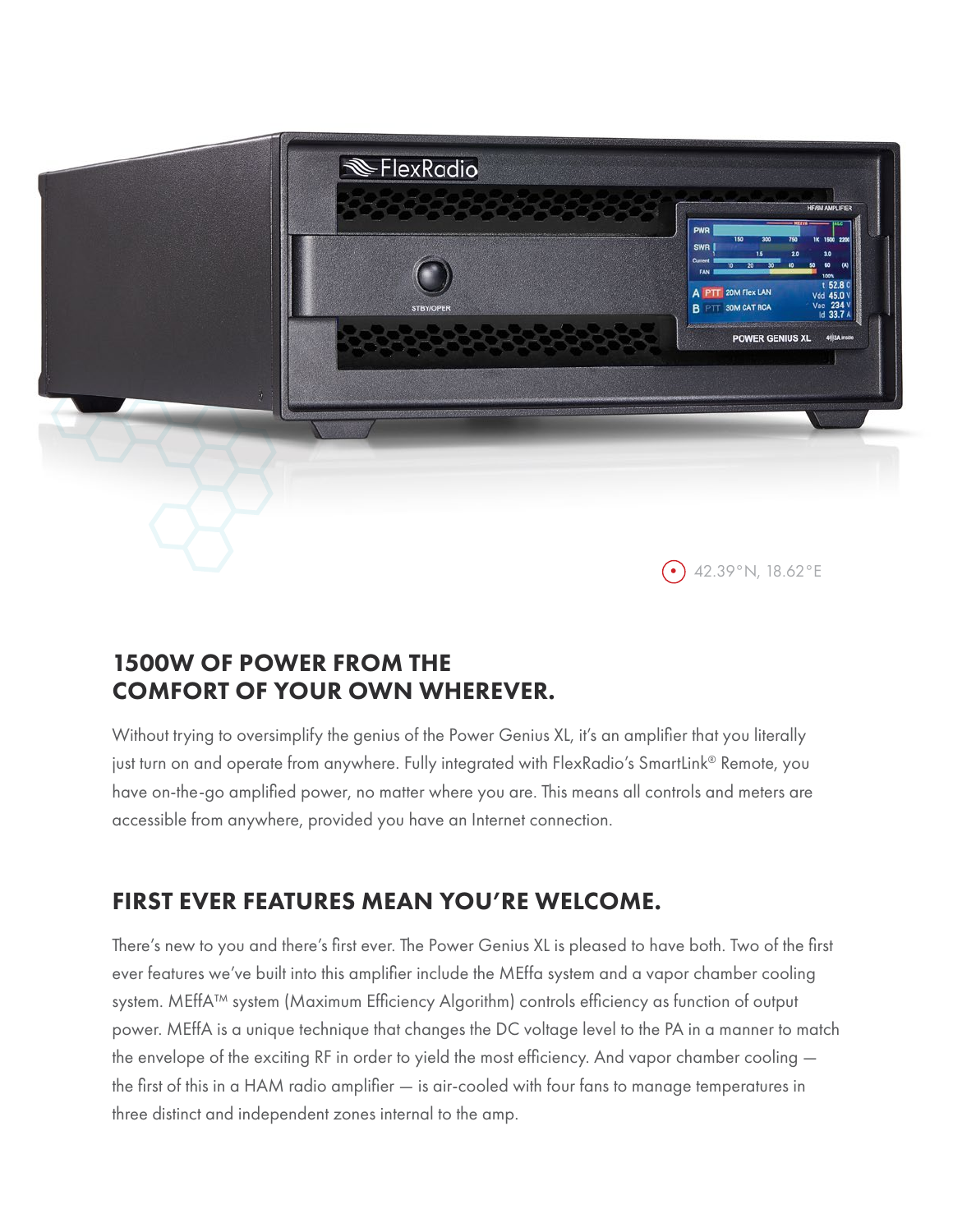| PA SPECIFICATIONS          |                           |
|----------------------------|---------------------------|
| <b>RF Power Output</b>     | 1500W (ICAS)              |
| <b>Exciter Drive Level</b> | 50W Typical (US version)  |
| <b>Transistors</b>         | $MRF1K50H \times 2$       |
| Exciter Inputs             | $SO-239 \times 2$         |
| Antenna Outputs            | $SO-239 \times 2$         |
| Antenna Impedance          | 50 Ohm Unbalanced         |
| Cooling                    | Thermally Controlled Fans |

#### MECHANICAL

Dimensions

Weight

Γ

Operating Temp

#### ELECTRICAL

Input Voltage\* Power Supply Current

#### CONNECTIONS

Power (See Electrical) A and B Drive A and B Output A and B -60dBc Sample Port

A and B PTT In A and B PTT Out

A and B CAT

A and B CI-V

A and B Band Data IN

#### LAN connection

FAN I A PTT 20M Flex LAN **B** PTT **30M CAT RCA** 

100% t 52.8 C Vdd 45.0 V<br>Vac 234 V<br>Id 33.7 A

4 3A inside

**POWER GENIUS XL** 

\* Maximum RF power output achieved using 220 VAC

Modular Internal Switching 20A Minimum for Full Power

37.4 lbs (17kg) -25ºC to +40ºC

90–250VAC, 50/60 Hz

5"H x 13"W x 17"D / 15cm x 35cm x 50cm